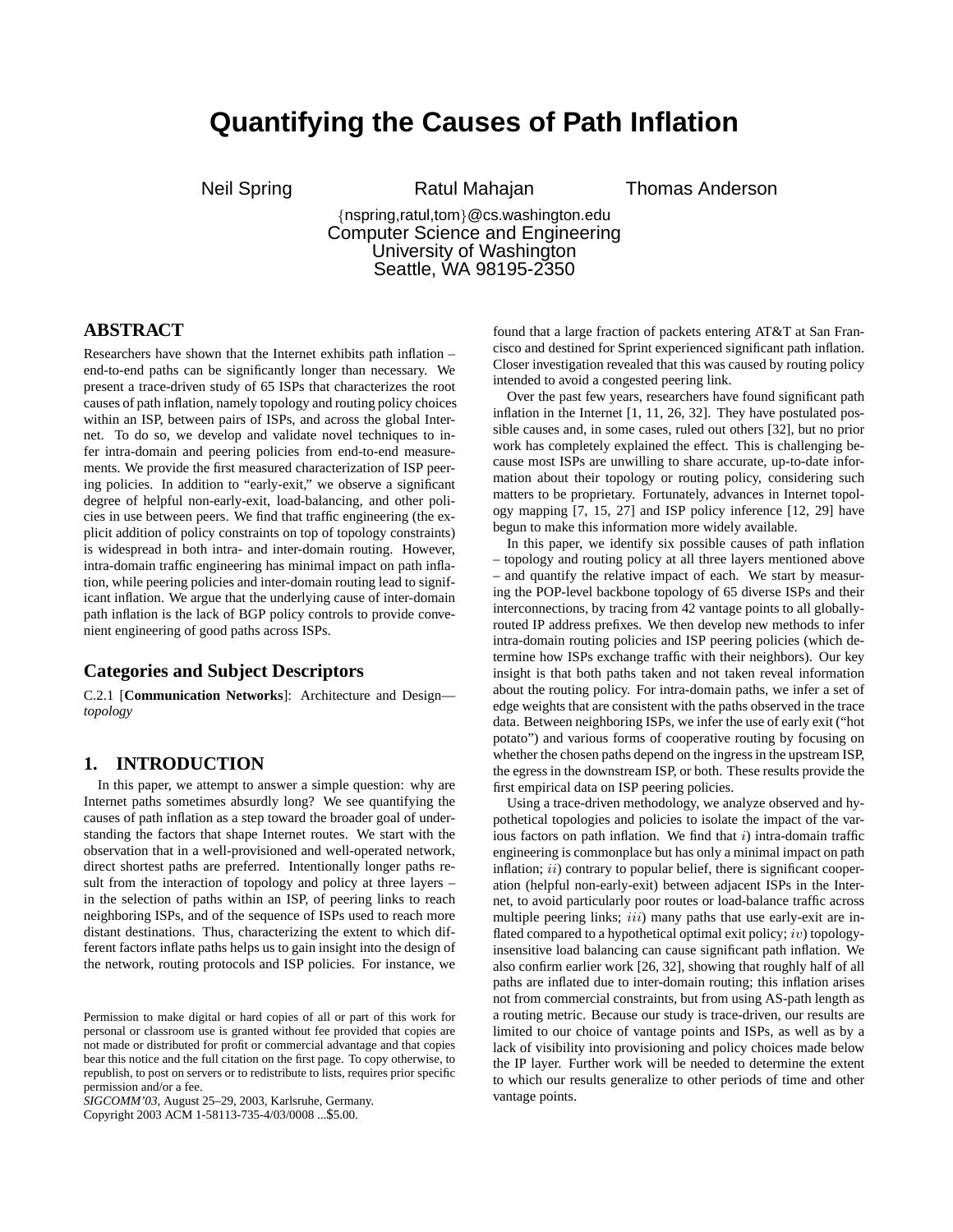

**Figure 1: Path inflation observed in our dataset as a cumulative distribution. The** x**-axis represents the extra distance traveled through the network beyond a hypothetical direct link between end points.** *1 ISP* **paths stay within one ISPs network;** *1 & 2 ISP* **paths traverse a maximum of two ISPs;** *overall* **is the complete dataset.**

Overall, our results show that particularly long paths are due neither to incompetent network engineering nor hypercompetition between ISPs. Instead, a main culprit is the design of BGP, the current inter-domain routing protocol, that makes it difficult to implement robust topology-sensitive routing decisions. For instance, there is no easy way for two adjacent ISPs to cooperate to implement optimal exit routing, should they desire to do so.

In Section 2, we categorize the root causes of path inflation into the six factors we study in the rest of the paper. Section 3 outlines our measurement and analysis methodology. Section 4 focuses on intra-domain topology and policy, Section 5 on the peering links and policy between neighboring ISPs, and Section 6 on the impact of inter-domain topology and policy on path inflation. We summarize our results in Section 7, discuss related work in Section 8, and conclude in Section 9.

### **2. THE CAUSES OF PATH INFLATION**

While the direct optical fiber latency between San Francisco and Boston is 20 ms, the usual one-way network delay is much more. This is not a unique situation. Considering pairs of cities, Figure 1 illustrates the prevalence of path inflation in our data set relative to a hypothetical direct link.

Our goal is to analyze the factors that cause inflation to better understand the impact of network engineering and routing policy on path selection. Network engineering, the design of the topology of the network, can cause inflation if there are too few direct links in the network graph. Routing policy can cause inflation because existing shorter paths may not be selected to carry traffic. Path inflation provides a metric for study that allows relative comparisons between these very different factors.

We characterize the contribution of topology and policy to path inflation at each of the three component layers described below.

**1. Intra-domain:** The Internet is composed of thousands of inter-connected but independent administrative domains known as ISPs or autonomous systems (AS). "Intra-domain" refers to parts of the network that belong to a single ISP. Both intra-domain topology and policy can lead to path inflation; the combined impact of these two factors is depicted by the line marked *1 ISP* in Figure 1.

Path inflation occurs even in the simplest case, where both the source and destination are inside the same ISP, because ISP networks do not provide a direct *physical* link between all pairs of cities. The reasons behind this are largely economic – it is too

costly to connect all cities directly. In Section 4.1 we expand on earlier work to map routers to their geographic locations [22, 27] and use this data to analyze path inflation due to the presence and absence of physical links. For instance, we observed single ISP paths that went from Belgium to Singapore via the USA, indicating the lack of more direct links connecting Europe and Asia.

Even when an intra-domain topology offers short paths between two cities, they may not be taken due to traffic engineering. The goal of intra-domain traffic engineering is to spread the load evenly among the links in the topology [10], but it may lead to longer paths. We show how to infer intra-domain routing policies in Section 4.2, and we analyze the impact of intra-domain policy on path inflation in Section 4.3.

**2. ISP Peering:** ISPs exchange traffic at select peering points in the network. Path inflation may result because packets are forced to transit one of these peering locations, which may or may not be "on the way" from the source to the destination. We analyze the inherent cost of crossing this ISP boundary in Section 5.1.

*Peering policy* refers to how an upstream ISP transfers traffic to a downstream ISP. The upstream ISP may not choose a peering point that optimizes latency. For instance, a common policy called *earlyexit* chooses the peering point closest to the source of the packet (to minimize the cost incurred by the upstream ISP); the early exit may take the packets in a direction opposite to the ultimate destination. Since little is (publicly) known about peering policies, in Section 5.2 we develop techniques to measure the prevalence of *early-exit* and other peering policies, and in Section 5.3 we apply those techniques to measure the impact of policy on path inflation.

**3. Inter-domain:** Not all ISPs are directly connected to each other. As a result, a path from source to destination may traverse multiple intermediate ISPs. We analyze whether having to transit multiple ISPs leads to additional inflation in Section 6.1.

It is well-known that inter-domain routing may not select the best available paths [13, 26, 32]. Instead, the choice of paths is heavily influenced by the policies of the source, intermediate, and destination ISPs. We discuss common inter-domain policies, and study their impact in Section 6.2.

## **3. METHODOLOGY**

This section describes our methodology for measuring topology and inferring routing policy. In summary, we collected a dataset of 19 million traces from 42 measurement sources over three days to discover 52,000 router IP addresses in the 65 ISPs we chose to study. ISP topologies are composed of backbones and POPs (point of presence) [27]. Each POP is a physical location (city) where the ISP houses a collection of routers, and the backbone connects these POPs. We assigned each router IP address to its respective POP and found 2,084 POPs in our dataset. In later sections, we analyze these POP-level topologies and traces. The raw data and maps are available at http://www.cs.washington.edu/ research/networking/rocketfuel/.

#### **3.1 Data Collection**

As input for our analysis, we used traceroute data collected from 42 diverse PlanetLab vantage points [25], including sites in Australia, Canada, Denmark, Italy, New Zealand, Sweden, and the UK. This diversity is needed to get a complete picture of the network [17]. From these vantage points, we traced to all of the 125,000 prefixes in the BGP routing tables of RouteViews [20], which peers with sixty large ISPs. We used Scriptroute [28], a flexible network measurement facility, to collect the traces. Scriptroute enabled us to speed up the trace collection process while reducing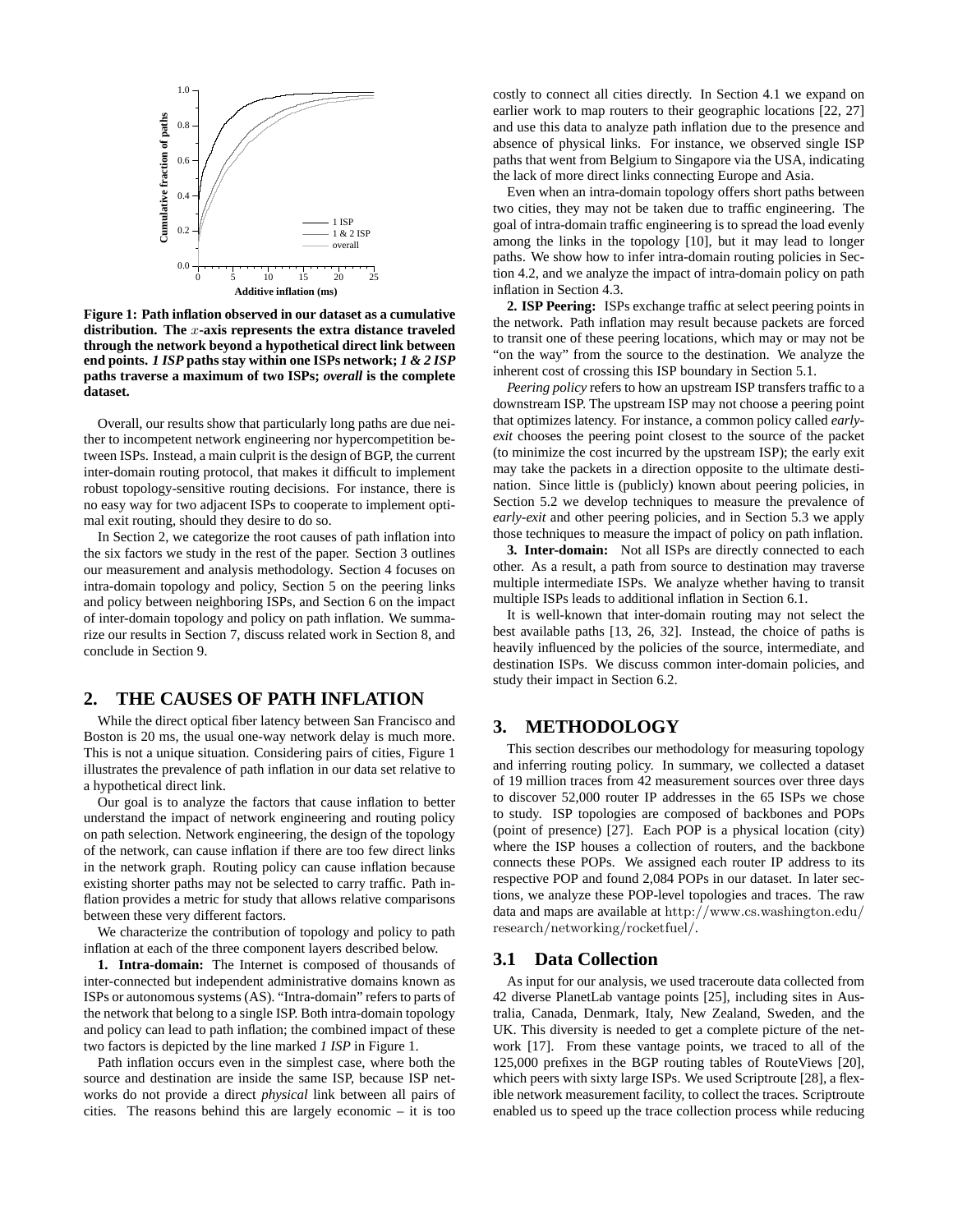the network load; it took us only 6 hours to collect traces from a vantage point to all 125,000 prefixes.

We collected trace data for three consecutive days, December 18, 19 and 20, 2002. Having traces from three days was useful for two reasons. First, vantage points that fail during trace collection on one of the days contribute traces on another day to complete the picture. Second, multiple datasets collected at different times enable us to filter out transient paths that may be observed due to instabilities such as failures. Since our focus in this work is to study inflation under stable conditions, we would like to filter out the impact of instabilities. Previous research has shown that transient routing events generally do not last longer than a day [8, 19, 24].

### **3.2 Choosing ISPs to study**

To make this detailed study of routing policy feasible despite the size and complexity of the Internet, we carefully select individual ISPs for study. We used three criteria for picking ISPs:  $i$ ) the ISP should be large enough to have interesting intra-domain and interdomain choices to make;  $ii)$  the ISP should carry enough diverse traffic (be a transit provider) so that its topology and routing policy are easily observable using traceroutes (edge ISPs are much harder to observe); and  $iii$ ) the set of ISPs should be diverse in size and geographic presence to show any resulting differences in topologies and policies.

We used the following informal methodology for selecting ISPs for detailed measurement. We first classified each ISP in the BGP tables to its *tier* [29]. Tiers represent how close to the Internet "core" an ISP is; tier-1 ISPs are the closest. We selected all 22 tier-1 ISPs and 32 high degree tier-2 ISPs. An ISP's degree is the number of neighboring ISPs in the BGP tables. Since the degree of an ISP is correlated to its size [34], high-degree ISPs are more likely to have interesting routing policies. To this mix, we added 11 tier-3 ISPs. The ISPs we study are listed in Table 1. The table shows that our selection process satisfied the three criteria listed above: the chosen ISPs have diverse degrees and are geographically diverse. After mapping these ISPs, we discovered that some have a very small or no backbone, providing another dimension in ISP diversity.

Even though we study a very small fraction of ISPs in the Internet, we believe that our chosen subset is useful for studying the impact of various factors on path inflation, because it includes most large providers in the network. Put together, these ISPs account for 40% of the singly homed, globally routed IP address space, implying that a significant fraction of Internet traffic traverses this set of ISPs. In fact, 97.7% of traces in our dataset traversed at least one of these 65 ISPs.

## **3.3 Extracting Topology**

We now describe how we process traceroute data to recover ISP topologies. The first task is to identify which routers belong to each ISP using BGP and DNS. We use the BGP tables to distinguish the IP address space of different ISPs and then verify that the DNS name of the router matches the ISP's naming convention. Address space alone may blur the boundaries between ISPs and falsely place an ISP's customers and exchange points (a place where several ISPs peer) into the ISP's topology. For example, if Genuity runs an exchange point, the address of an interface on several non-Genuity routers may be part of Genuity's address space. DNS names provide confirmation that the IP address indeed belongs to the ISP.

We also map routers to geographical location (POP) by inference from their DNS names [22, 27]. For example, gbr3-p10.st6wa. ip.att.net is the name of an AT&T router interface in Seattle (st), Washington (wa). We build on Rocketfuel's DNS name decoding engine [27]. It takes a DNS name and the set of router name

| <b>ASN</b>    | Name                             | Tier                     | Dominant<br><b>Presence</b>  | <b>Degree</b> |  |  |
|---------------|----------------------------------|--------------------------|------------------------------|---------------|--|--|
| 4637          | Hong Kong Telecom                | 1                        | Asia-Pacific                 | 199           |  |  |
| 6453          | Teleglobe                        | 1                        | Canada                       | 162           |  |  |
| 8220          | Colt                             | 1                        | Europe                       | 161           |  |  |
| 3320<br>3300  | <b>DTAG</b><br>Eqip              | 1<br>1                   | Europe<br>Europe             | 111<br>67     |  |  |
| 7176          | Genuity-europe                   | 1                        | Europe                       | 90            |  |  |
| 5511          | Open Transit                     | 1                        | Europe                       | 172           |  |  |
| 1299          | Telia                            | 1                        | Europe                       | 256           |  |  |
| 7018          | ATT                              | 1                        | US                           | 1490          |  |  |
| 3561          | <b>Cable Wireless</b>            | 1                        | <b>US</b>                    | 806           |  |  |
| 1<br>3549     | Genuity                          | 1<br>1                   | <b>US</b><br>US              | 622<br>585    |  |  |
| 4513          | <b>Global Crossing</b><br>Globix | 1                        | <b>US</b>                    | 455           |  |  |
| 3356          | Level <sub>3</sub>               | 1                        | <b>US</b>                    | 539           |  |  |
| 4006          | Netrail                          | 1                        | <b>US</b>                    | 14            |  |  |
| 209           | Qwest                            | 1                        | <b>US</b>                    | 887           |  |  |
| 1239          | Sprint                           | 1                        | <b>US</b>                    | 1735          |  |  |
| 701           | UUNet                            | 1                        | US                           | 2569          |  |  |
| 2914<br>7911  | Verio<br>Williams Comm           | 1<br>1                   | <b>US</b><br><b>US</b>       | 538<br>234    |  |  |
| 2828          | XО                               | $\mathbf{1}$             | <b>US</b>                    | 184           |  |  |
| 2497          | Ш                                | $\overline{c}$           | Asia-Pacific                 | 165           |  |  |
| 4725          | <b>One Data Network</b>          |                          | Asia-Pacific                 | 63            |  |  |
| 4755          | <b>VSNL</b>                      |                          | Asia-Pacific                 | 49            |  |  |
| 9942          | Comindico                        |                          | Australia                    | 114           |  |  |
| 15290         | ATT-Canada                       |                          | Canada                       | 81            |  |  |
| 577           | Bellnexxia                       |                          | Canada                       | 88            |  |  |
| 6539<br>3602  | Group Telecom<br>Sprint-Canada   |                          | Canada<br>Canada             | 155<br>53     |  |  |
| 852           | Telus                            |                          | Canada                       | 82            |  |  |
| 2686          | <b>ATT-EMEA</b>                  | 222222222222222222222222 | Europe                       | 62            |  |  |
| 5400          | Concert                          |                          | Europe                       | 117           |  |  |
| 4589          | Easynet                          |                          | Europe                       | 86            |  |  |
| 13129         | GATel                            |                          | Europe                       | 53            |  |  |
| 9070<br>174   | <b>ITDNet</b><br><b>PSI</b>      |                          | Europe                       | 20<br>46      |  |  |
| 3257          | Tiscali                          |                          | Europe<br>Europe             | 326           |  |  |
| 702           | UUNet-europe                     |                          | Europe                       | 587           |  |  |
| 5669          | Vianw                            |                          | Europe                       | 36            |  |  |
| 15412         | Flag Tel                         |                          | International                | 32            |  |  |
| 1668          | AOL                              |                          | US                           | 156           |  |  |
| 7170<br>11537 | <b>ATT-Disc</b><br>Abilene       |                          | US<br><b>US</b>              | 60<br>86      |  |  |
| 11608         | Accretive                        |                          | <b>US</b>                    | 124           |  |  |
| 2548          | Allegiance                       |                          | US                           | 216           |  |  |
| 1785          | Appliedtheory                    |                          | <b>US</b>                    | 86            |  |  |
| 6395          | <b>Broadwing</b>                 |                          | <b>US</b>                    | 231           |  |  |
| 16631         | Cogent                           |                          | <b>US</b>                    | 187           |  |  |
| 4544<br>5650  | Conxion<br>Eli                   | $\overline{c}$           | US<br>US                     | 43<br>172     |  |  |
| 4565          | Epoch                            |                          | US                           | 84            |  |  |
| 1784          | Gnaps                            | 222222                   | US                           | 63            |  |  |
| 6939          | Hurricane Electric               |                          | <b>US</b>                    | 42            |  |  |
| 10910         | Internap                         |                          | US                           | 113           |  |  |
| 101           | PNW-GPOP                         |                          | US                           | 28            |  |  |
| 7132          | SWBell                           |                          | <b>US</b><br><b>US</b>       | 112           |  |  |
| 4323          | TWTelecom                        |                          |                              | 277           |  |  |
| 2687<br>7543  | ATT-AP<br>Singapore Telecom      | $\overline{3}333333333$  | Asia-Pacific<br>Asia-Pacific | 24<br>8       |  |  |
| 1221          | Telstra                          |                          | Australia                    | 66            |  |  |
| 6509          | CANet                            |                          | Canada                       | 16            |  |  |
| 6467          | Espire                           |                          | <b>US</b>                    | 30            |  |  |
| 3967          | Exodus                           |                          | <b>US</b>                    | 43            |  |  |
| 6461          | MFN                              |                          | <b>US</b>                    | 498           |  |  |
| 3701<br>4600  | Nero<br>Oregon-GPOP              |                          | US<br>US                     | 12<br>4       |  |  |
| 12050         | TLCT                             |                          | <b>US</b>                    | 21            |  |  |
| 3582          | University Oregon                |                          | <b>US</b>                    | 5             |  |  |

**Table 1: ISPs studied, sorted by tier and their dominant regional presence. Many ISPs have some POPs outside this dominant operating region.**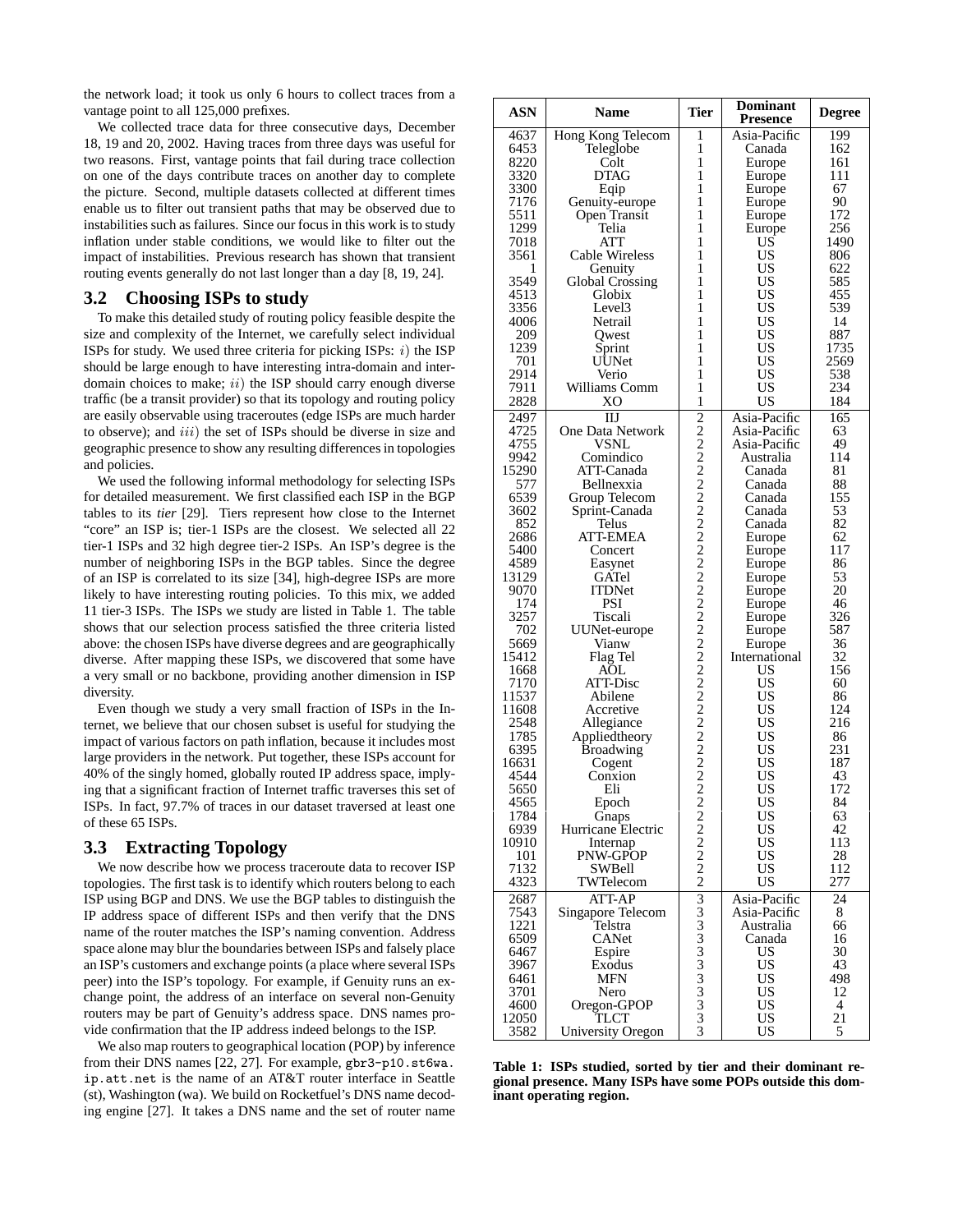templates used by each ISP as input and proceeds in three steps: first, discover which ISP convention is used (AT&T), second, extract the location code (st6wa), and finally, map the location code to a city name (Seattle, WA).

Using this DNS-based tool, we reduce each router-level traceroute to a city-level path. This preserves routing policy because most traffic engineering decisions are made at the city (more precisely, POP) level [3, 31]. This step simplifies later analysis in three ways. First, it avoids the process of identifying the IP addresses that belong to the same router (alias resolution) and hence eliminates a potential source of error. Second, measuring a nearly complete backbone topology [2] is much easier than obtaining a complete router-level topology, requiring fewer sources [2, 17, 27]. Inferring policy from an incomplete topology is much more difficult. Third, the city-level topology has fewer nodes (2,084 versus 52,000), simplifying routing policy inference and analysis.

We took great care to ensure that our location mapping was complete and correct. While processing traces, our analysis flags names that match the router name pattern of ISP backbone routers but have undefined locations. We manually populate the tables of location codes based on this output until complete. Not all routers have location codes (Sprint customer routers, for instance); we infer the location of such routers from that of their neighbors [27]. A problem with trusting DNS names for router location is that routers may be improperly assigned to locations. The DNS name may be incorrect or stale, or the location inferred may be incorrect. For example, one IP address had the location tag "ALT," which is the three-letter airport abbreviation for Alenquer, Brazil. In this case, the router was in Atlanta, and was simply "ATL" mis-typed. We discover bad location matches by flagging physically impossible link latencies, limited by speed of light in fiber (in this example, Georgia to Brazil in 1 ms). We then disregard the trace until the router location inference has been corrected.

Large-scale, traceroute-based studies such as this one require an approach to filtering false links and paths that are observed during routing changes. False links may arise from routing changes during trace collection, since TTL-based path discovery is not atomic. We remove a link if it does not obey the speed-of-light criterion or if it is rarely used to carry traffic in our traces. For example, we would remove a direct link from Sydney to New York if, most of the time, the path between Sydney and New York traverses Los Angeles. It is important to remove these spurious links because they often represent a false, low latency, "non-stop" path through the network.

#### **3.4 Inferring Policy**

We study routing policy at three levels: intra-domain, peering, and inter-domain path selection. Our techniques for extracting these policies are different, and we defer the discussion of these techniques to later sections. However, each layer of our analysis builds on models validated at lower layers, so the overall accuracy of our results depends on the accuracy of previous steps.

#### **3.5 Studying Path Inflation**

We analyze the impact of topology and routing policy on path inflation between pairs of ISP cities. While aggregating statistics, we assume that all city pairs are equal regardless of their size or the amount of traffic they carry. However, some normalization happens automatically. In an ISP network, important "hub" cities are often relied upon by many smaller "spoke" cities to get to the outside world; hence, any path inflation between a pair of important cities impacts many city pairs. As a result, path inflation between two important cities impacts the aggregate measures more than inflation between smaller cities.



**Figure 2: The incremental benefit of additional vantage points for mapping the network. The first vantage point finds the vast majority of nodes in the network. However, it takes several vantage points to capture most of the edges, and additional vantage points continue to contribute information.**

While we focus on the inflation between city pairs, the absence of data describing the amount of traffic carried prevents us from extending our analysis from the fraction of paths to the fraction of packets that experience significant inflation. In particular, if we should find that paths between some fraction of POP-pairs suffer heavy inflation, that suggests but does not imply that a similar fraction of traffic will suffer inflation.

We compute link latencies using the geographic distance between the inferred location of adjacent routers. Except for networks that use circuit-switching, geographic distance correlates well with the minimum network delay [22]. This methodology is more robust than extracting link latencies from traceroute data, as they can be contaminated by queueing and unknown asymmetric reverse path delay. However, this methodology underestimates the latencies of links that do not take a direct path.

#### **3.6 Completeness of the Dataset**

Because our study is trace-driven, our results are limited by our choice of vantage points and ISPs. We might miss POPs and edges that belong to the ISPs we study. We conducted two simple analyses to assess the completeness of our dataset with respect to these ISPs. First, we compared the number of ISP pairs that peered in our traceroutes to the number that peered in the BGP tables. We found this fraction to be 71%. Second, we analyzed the amount of new information that each vantage point added. Figure 2 shows the number of POPs and city-level edges discovered as a function of the number of vantage points. Although nearly all of the POPs in our ISPs are captured with just a few vantage points, it is more difficult to capture all of the edges. We are well past the knee of the curve, however, and each additional vantage point contributes little new information. From these results we believe our topologies are sufficiently complete for our task of assessing path inflation.

#### **4. INTRA-DOMAIN FACTORS**

In this section, we first study the impact of intra-domain topology on path inflation, then describe our technique for inferring intradomain policy, and finally analyze its impact on path inflation.

## **4.1 Impact of Topology**

We study the impact of ISP topology by measuring path inflation along the shortest-latency path through the network. We compare this shortest-latency path to a hypothetical direct link between the two cities. The direct link "as the crow flies" serves as an ISPindependent reference point, and this comparison serves both to estimate how well-connected ISP topologies are and to put measurements of the inflation due to policy in context.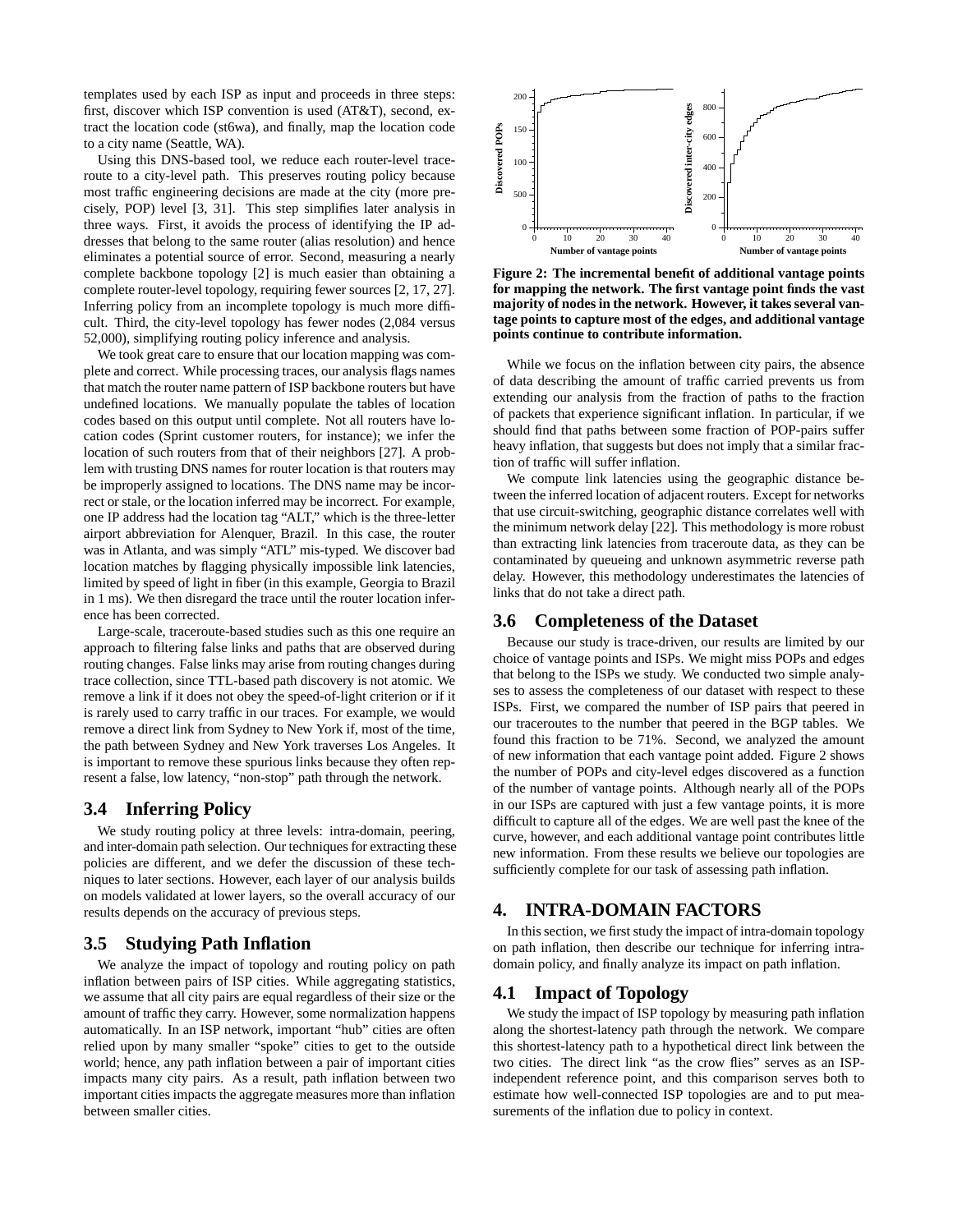

**Figure 3: Path inflation due to intra-domain topological constraints. The left graph shows the CDF of additive inflation, and the right one shows the median and 95th percentile inflation as a function of latency of a hypothetical direct link.**

We exclude ISPs that appear to use virtual circuit technologies such as MPLS. This prevents us from underestimating path inflation, as these topologies have many IP-level edges without a corresponding physical link. We identified six such networks by their unusually high edge to node ratio. We also exclude city pairs in the ISP that were never observed in the same trace. This prevents us from overestimating the inflation caused by topology if our traces missed a link that would provide a shorter path between the cities.

The graph on the left of Figure 3 shows the cumulative distribution function (CDF) of additive inflation. Most paths are not inflated by much, pointing to the well-connectedness of most ISPs. The median, mean, and 95th percentile inflation were 2, 3, and 10 ms, respectively. As explained below, the high inflation points correspond to city pairs on different continents.

The graph on the right characterizes inflation as a function of the reference distance between city pairs. We map the reference distance into bins – distances less than 20 ms are mapped to 5 ms bins (0–5, 5–10, 10–15, and 15–20); distances between 20 and 60 ms are mapped to 10 ms bins (20–30, 30–40, 40–50, 50–60); and longer distances are mapped to 20 ms bins. We use this binning in all similar graphs in this paper. It helps us to study the variation of inflation with the reference cost, as well as provide a sense of relative inflation. We found that the results are robust to bin sizes as long as the bins are small enough to expose effects that are present in a small latency range, and large enough to have sufficient data points to permit meaningful statistical measures.

The graph plots the median, mean, and 95th percentile of data points in each bin. We see that paths between most pairs of geographically close cities are inflated only by a small amount, indicating that these cities are usually connected by short paths. The jump around 40 ms represents cities that are on different continents; such cities are forced to reach each other by one of a few intercontinental links that exist in the intra-domain topology. The right end of the graph represents city pairs in Europe and Asia/Australia that have to traverse the USA. Since we filtered out city pairs that were not seen together in a trace, this is not an artifact of most of our vantage points being in the USA; our data contained intra-domain paths that went from Europe to Asia through the USA, observed from European vantage points.

Topological inflation among the tier-1 ISPs was higher compared to the other ISPs; the mean inflation was 4 ms for the former and 2 ms for the latter. This is largely a result of the tier-1 ISPs having more POPs over a larger geographic area, which makes it more difficult for them to connect all pairs with a good set of links. We observed no significant correlation between topological inflation and the ISP's geographic presence, suggesting that ISPs use similar topological designs on various continents.

# **4.2 Inferring Intra-domain Routing Policy**

We next turn to the task of inferring intra-domain routing policy. We discovered that many paths observed in our dataset defied simple models based on hop count and link latency. Moreover, we did not have access to other factors, such as link capacity, that may influence intra-domain routing policy. Hence, instead of trying to guess the policy intent of each individual ISP, we sought a universally applicable model of intra-domain routing. We assumed that the routing is weighted shortest path with some unknown set of edge weights. Since we are dealing with POP-level topologies, these weights are different from the router-level link weights that ISPs use, but they serve a similar purpose. In this section, we outline a constraint-based approach to infer these weights; the approach is described in detail in our extended abstract [18].

Our approach takes the intra-domain topology and the set of paths observed over it as input, yielding edge weights that are consistent with the observed paths. The approach is based on the observation that the weight of an observed path (the sum of the edge weights) must be less than or equal to that of any alternate path between the same pair of nodes; otherwise, that path would have been preferred. This observation is translated into a set of constraints. For instance, if a path ABC was observed between A and  $C$ , and  $ADEC$  is an alternate path, we set up the constraint  $w_{AB} + w_{BC} \leq w_{AD} + w_{DE} + w_{EC}$ . Similar constraints are set up for all observed and alternate paths, and the solution to the constraint system yields a set of edge weights that model observed routing.

Some paths in the dataset may have been observed due to transient events such as failures. In the basic scheme described above, such paths may lead to an inconsistent constraint system. We use constraint hierarchies [4] to account for this possibility. We associate an error variable with every observed path and set up constraints such that the error variable represents the weight of the path above the least weight path. In the example above, the constraint becomes  $w_{AB} + w_{BC} - e_{ABC} \leq w_{AD} + w_{DE} + w_{EC}$ .

Since the set of weights that model a given routing pattern is not unique, we also include constraints that minimize the deviation of the weight of an edge from its latency. The corresponding constraint is  $w_{AB} - |e'_{AB}| = lat_{AB}$ . It assumes that the latency and weight of an edge are related, and all things being equal, the weight increases with latency. This extension was not present in the previous paper [18].

We solve the constraint system while minimizing the sum of prioritized error variables [21]. The priority of a path's error variable is the number of times the path was seen, which means that transient paths are given very low priority. Edge error variables have very low priority to favor agreement with observed routing over similarity to link latency. Of the multiple weight settings that describe routing, we obtain the one that reflects the best correlation of weights and latencies.

We evaluated our inferred weights for their ability to characterize intra-domain routing in comparison to a pure latency-based model, in which an edge's latency is used as its weight. The left graph in Figure 4 shows, for each ISP, the percentage of observed paths that were least weight compared to the percentage that were shortest latency. The ISPs are sorted based on the success of weights in describing their routing. For many ISPs, weights describe routing much more closely.

The inferred weights not only fit the observed paths well, they also predict paths between cities for which no path was observed. We evaluated this by using half of our dataset to infer weights and analyzing how well these weights describe the complete dataset. To halve the dataset, we randomly removed all the paths between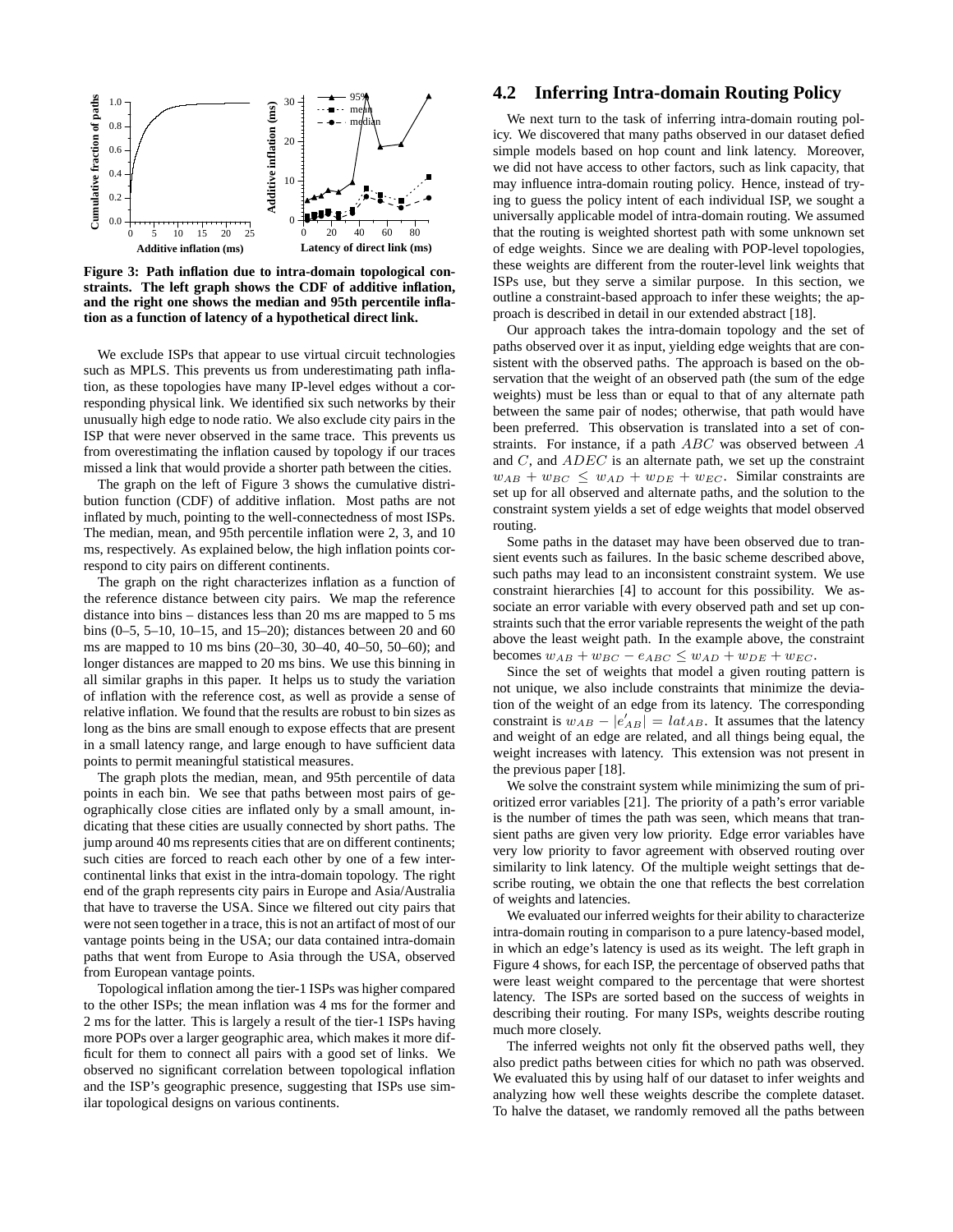

**Figure 4: The success of the inferred weights in describing the observed routing. Each point along the x-axis correspondsto an ISP. The y-axis values depict the percentage of observed paths that were least cost. The left graph compares weights with latencies, and the right graph compares the weights inferred using the complete dataset with those inferred using half of it.**

half of the city pairs. Removing individual paths would have just reduced the count of observations. The right graph in Figure 4 compares the success of the weights in describing the complete dataset when inferred using the complete dataset versus using only half of it. The weights inferred using half of the dataset predict routing nearly as well. We conclude that the inferred weights provide us with a concise and accurate model of ISP routing that is predictive beyond the paths present in the dataset used to infer it.

#### **4.3 Impact of Intra-domain Routing Policy**

We now analyze how intra-domain policy contributes to path inflation by measuring the inflation of least weight paths over shortest latency (geographic distance) paths. As in Section 4.1, we exclude networks that employ virtual circuit technologies and city pairs not observed together in a trace.

Figure 5 shows the results of the analysis. The overall median, mean, and 95th percentile were 0, 1, and 4 ms. The CDF on the left shows that 80% of the intra-domain paths are not inflated at all. This suggests that intra-domain traffic engineering is not inconsistent with latency-sensitive routing; ISPs try to minimize latency while tweaking weights to balance traffic across backbone links. The graph on the right plots inflation as a function of the shortest path latency using the binning described in Section 4.1. (The cost of the shortest path is used for binning.) Additive inflation rises as the shortest path latency increases. This makes intuitive sense, as there are more acceptable paths between these cities to pick from, allowing more opportunity for traffic engineering. Closer investigation of paths beyond 50 ms revealed that most appear to be caused by attempts to balance load across two or more transcontinental links. The decrease towards the right end of the graph is an artifact of having very few city pairs in that bin, most of which take an almost straight path through the topology.

As with topology, we found differences between tier-1 and other networks, but not between ISPs in different parts of the world. The inflation from intra-domain routing policy was higher for tier-1 ISPs; the mean was 1.2 ms compared to 0.3 ms for the other networks. This is most likely because tier-1 networks are bigger and have more redundant paths that allow traffic engineering.

## **5. PEERING FACTORS**

In this section, we study the additional inflation that occurs when the source and destination connect to adjacent ISPs. First, we consider the peering topology – the union of all peering points between two ISPs. Geographically spread peering links provide more direct paths. Second, we consider the peering policy – the selection of which peering link to use to reach a destination.



**Figure 5: Path inflation due to intra-domain routing policy, when compared to shortest latency paths. The left graph shows the CDF of additive inflation, and the right one shows additive inflation as function of the latency of the shortest path.**



**Figure 6: The cost of crossing an ISP boundary compared to intra-domain paths. The left graph shows the CDF of additive inflation over a hypothetical direct link between the city pair for paths that cross an ISP boundary (2 ISP) and intra-domain paths (1 ISP). The right graph shows the variation of median and 95th percentile inflation with the baseline hypothetical distance between the city pair.**

#### **5.1 Impact of Peering Topology**

We measure the impact of peering topology by comparing paths that traverse two ISPs to those that stay within the same ISP. To isolate peering topology, we select optimal paths that cross two ISPs – the intra-domain portions use least-weight paths from the last section, but the peering link is chosen to minimize overall path latency. Our traceroutes, however, may not have exposed some optimal peering links that exist in the topology. To limit the resulting over-estimation of path inflation due to topology, we exclude cities in the upstream ISP from which we observed no path to the downstream ISP. Although the true optimal peering link may not be known, this exclusion ensures that at least chosen peering links are present.

The left graph of Figure 6 shows the CDFs of inflation compared to a hypothetical direct link for both intra-domain (1 ISP) paths and paths that cross a single ISP boundary (2 ISP). The difference between the two is noticeable but small, suggesting the presence of many peering links between adjacent ISPs. More interesting effects appear in the right plot, which shows the variation of inflation with the distance between source and destination. Nearby city pairs can have significant inflation if packets must travel from the source to a peering point and back to the destination.

Inflation from peering topology is least between networks with more peering points, such as tier-1 ISPs and networks in the same continent. Crossing boundaries between two tier-1 ISPs causes less inflation than when a smaller network is involved; the mean inflation compared to a hypothetical direct link was 4 ms between tier-1 ISPs and 7 ms otherwise. Crossing boundaries between two ISPs in the same continent is less costly than that between ISPs located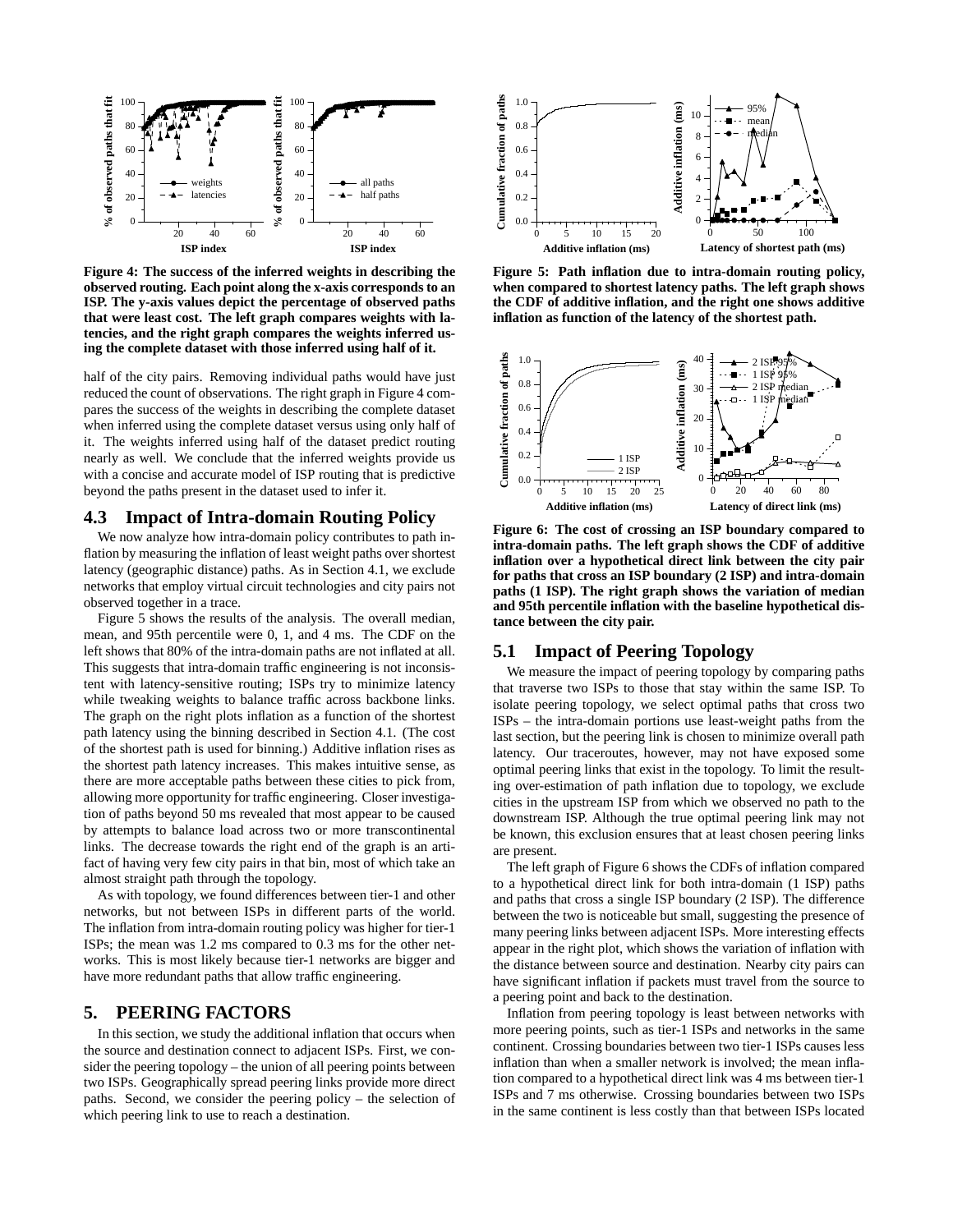

**Figure 7: The prevalence of the early-exit routing policy. For those ISP pairs where we observed more than one peering link, this graph shows the fraction of paths we observed that were routed to the earliest exit. The median is 57%, meaning that most ISP pairs choose the early exit most of the time.**

in different continents (a mean of 5 ms in the former, and 9 ms in the latter).

In summary, we found that the peering topology does not inflate paths significantly. We next study the policies that govern the selection of peering points, then quantify how successful those policies are in finding short paths.

#### **5.2 Characterizing Peering Policy**

Since the peering topology between ISPs appears to be sufficient to support paths with little inflation in latency, the next potential source of inflation is routing policy over these links. For example, path inflation occurs when the selected peering point is to the east, while the destination and the optimal peering point are to the west.

The first step in understanding the inflation of paths caused by peering policy is understanding which policies are used and why. Common policies include *early-exit* and *late-exit*. 1 In *early-exit* routing, the upstream ISP uses a fixed peering point per source, usually the one closest to the source, independent of the destination. *Late-exit* is marked by the upstream ISP carrying the packets further than it needs to reach the closest peering point and towards the destination of the packet. In the extreme, this policy is sourceindependent, as the chosen peering point depends only on the destination. *Late-exit* requires cooperation among ISPs, because the upstream ISP cannot by itself know where the packet is destined inside the downstream ISP. That is, the downstream ISP must publish information (most likely via MED attributes in BGP) about the cost to reach destinations from each peering point, while the upstream cooperates by carrying traffic accordingly. We also uncover a third peering policy, that of *load-balancing*, in which an upstream ISP balances load across multiple peering links.

We classify routing patterns using the simplest explanation consistent with our traces. We discard ISP pairs for which we observe only a single peering point. The rest are classified as *early* if only one peering point is seen from each ingress. What remain are peerings that show "engineering" (assuming *early-exit* to be the default), so the first question to ask is whether this engineering is consistent with *late-exit*.

To discover whether the engineering appears cooperative in preventing latency inflation, we identify as *late* those paths that are delivered by the upstream ISP to a peering point closer to the desti-



**Figure 8: Of those ISP pairs that choose paths that are not "early," this graph shows the fraction of paths that are "helped" along toward the destination. That is, the first ISP carries the traffic closer to the destination than necessary, which implies some degree of cooperation and might be termed "late-exit." When the fraction of "helped" paths is small, another policy, such as "load-balancing" may be a more likely explanation.**

nation in the downstream ISP. That is, the path length in the downstream ISP from peering point to destination is less than from the early exit to the destination. We use this metric to classify policies into three broad classes: i) *Late exit, often* represents a pattern of late exit for most paths; ii) *Late exit, sometimes* represents a selective pattern of late exit for a minority of paths; iii) *Engineered, but not late* represents a pattern where the downstream ISP carries traffic over longer paths, perhaps as part of a "load-balancing" strategy.

In Figure 7, we show that while half of all ISP pairs route at least half of their prefixes using early-exit, many do not, hinting at widespread cooperation among ISPs. Additionally, there is significant variation in the degree of path engineering. To the right of the graph, 20–30% of ISP pairs appear to use only early-exit; to the left, 10–20% route with primarily *late-exit;* and in between is a wide range.

For those ISPs that do not always use early-exit, we next consider how often the first ISP carries traffic closer to the destination. In Figure 8, we show a cumulative distribution of the fraction of *lateexit* paths. The cooperation among ISPs is apparent in this graph, too: most ISP pairs that do not use *early-exit* route over 75% of paths closer to the destination. For instance, Qwest routes almost all prefixes destined to Genuity using a *late-exit* that is independent of the source. A few ISP pairs route only a few paths close to the destination: suggesting either micro-engineering of a few prefixes or a limited load balancing policy.

In Figure 9, we summarize the apparent peering policy of tier-1 ISPs we inferred from our traces. We classify each pair of ISPs once for each direction, since peering policy need not be (and often is not) symmetric. Those pairs labelled *Late-exit, often* deliver more paths late (closer to the destination) than early. Those labelled *Late-exit, sometimes* deliver at least 5% of paths late. *Sourcedependent early-exit* refers to those ISP pairs for which fewer than 5% of paths are routed specially. A threshold is needed to be robust to anomalous routes during failures. *Single peering seen* have a single peering link in one location, often connecting ISPs on different continents. Policy has no effect for these ISP pairs. *Engineered, but not late* refers to those ISPs with many paths that are not early, but frequently (at least 1/3 of the time) are not carried closer to the destination. Finally, some ISP pairs appear to peer based on Route-Views [20] BGP table archives but were not observed in our dataset.

<sup>&</sup>lt;sup>1</sup>There are no standard definitions for peering policies. Our characterization is based on the behaviors we observed in our dataset, rather than informally used terms.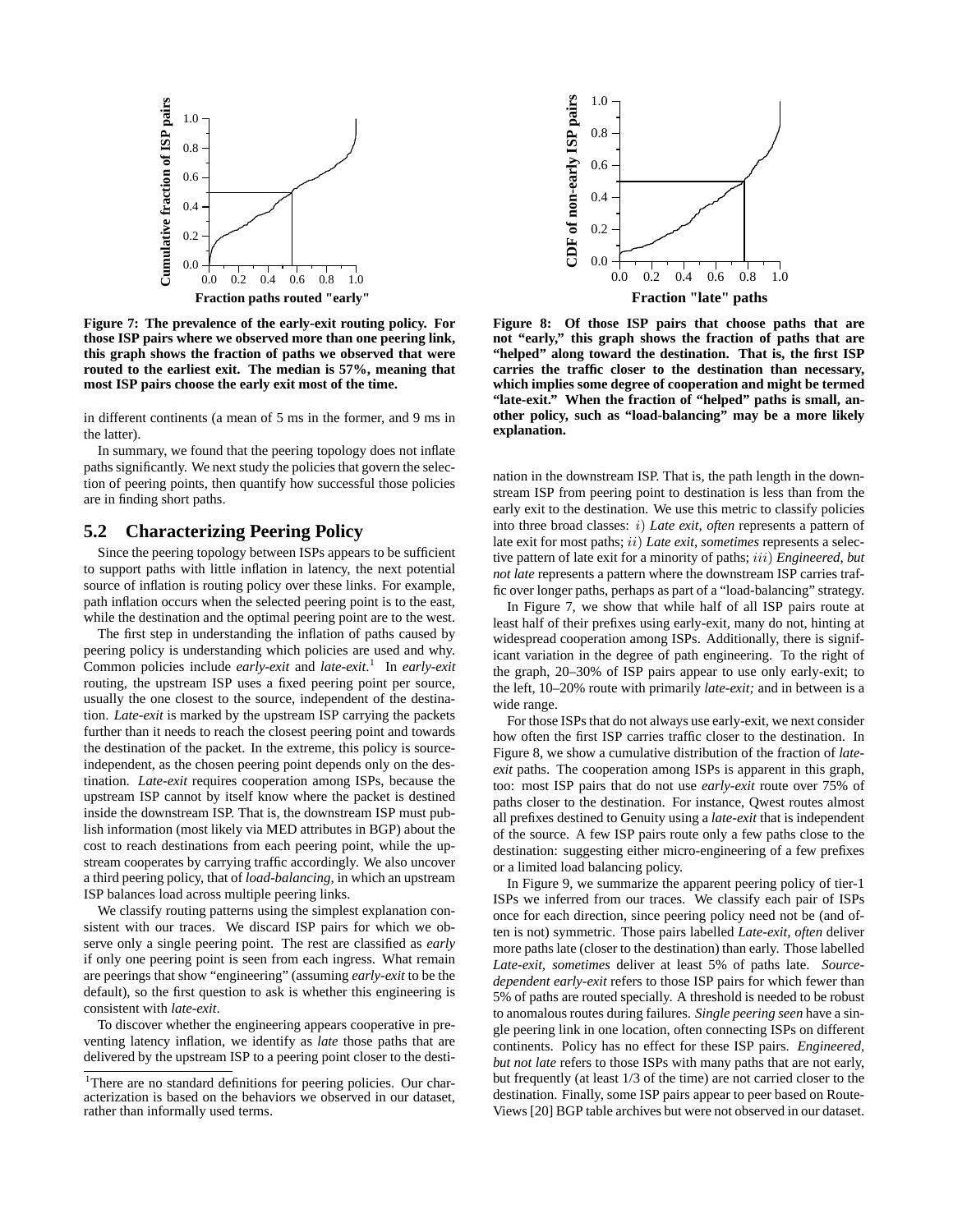|                                                                        |                          |                |              |                       |                                                      |               |                |                          |                    |                    |                    |                |                                                                                               |                          |             |              |              |           |              |                |                    | AT ATO 300 Cot OF Exite Centre of the claim of control design and reaction of Transist Section 2011 and 411/2016 |
|------------------------------------------------------------------------|--------------------------|----------------|--------------|-----------------------|------------------------------------------------------|---------------|----------------|--------------------------|--------------------|--------------------|--------------------|----------------|-----------------------------------------------------------------------------------------------|--------------------------|-------------|--------------|--------------|-----------|--------------|----------------|--------------------|------------------------------------------------------------------------------------------------------------------|
|                                                                        |                          |                |              |                       |                                                      |               |                |                          |                    |                    |                    |                |                                                                                               |                          |             |              |              |           |              |                |                    |                                                                                                                  |
| To<br>From                                                             |                          |                |              |                       |                                                      |               |                |                          |                    |                    |                    |                |                                                                                               |                          |             |              |              |           |              |                |                    |                                                                                                                  |
| <b>ATT</b>                                                             |                          | $\mathbf{H}$   |              |                       |                                                      | X             | ٠              |                          | ٠                  |                    |                    |                | $\circ$                                                                                       |                          | !!          | $\mathbf{x}$ | ٠            |           | $\mathbf{X}$ | ٠              |                    | $\mathbf X$                                                                                                      |
| ATT-Disc                                                               | $\circ$                  |                |              |                       |                                                      |               | $\gamma$       |                          | $\gamma$           | $\gamma$           |                    |                |                                                                                               |                          | $\mathbf X$ |              |              |           |              | $\gamma$       | $\gamma$           | ?                                                                                                                |
| <b>Cable Wireless</b>                                                  | $\mathbf{H}$             |                |              | X                     |                                                      | $\circ$       |                |                          | $\mathbf X$        |                    |                    | $\bullet$      | $\bullet$                                                                                     | X                        | !!          | $\bullet$    | $\mathbf{1}$ |           | $\bullet$    | $\bullet$      | $\bullet$          | Ţ                                                                                                                |
| Colt                                                                   |                          |                | $\gamma$     |                       |                                                      |               | $\gamma$       |                          |                    | $\gamma$           | ?                  | $\mathcal{P}$  |                                                                                               | $\gamma$                 |             |              |              |           |              | $\circ$        |                    |                                                                                                                  |
| <b>DTAG</b>                                                            | $\overline{?}$           |                | $\circ$      | $\bullet$             |                                                      |               | $\circ$        | $\gamma$                 | $\overline{\cdot}$ | $\gamma$           | $\overline{\cdot}$ |                |                                                                                               | $\circ$                  | ?           | $\gamma$     | $\gamma$     | $\circ$   |              | $\circ$        | $\overline{\cdot}$ | $\overline{\cdot}$                                                                                               |
| Eqip                                                                   | $\overline{\mathcal{L}}$ |                | $\gamma$     |                       |                                                      |               | $\gamma$       |                          | $\gamma$           | $\gamma$           | ?                  |                |                                                                                               | ?                        | $\circ$     | $\gamma$     |              |           | $\gamma$     | $\gamma$       | $\gamma$           | $\overline{\mathcal{C}}$                                                                                         |
| Genuity                                                                | X                        | ?              | $\bullet$    | $\circ$               | $\bullet$                                            | $\bullet$     |                |                          | X                  | X                  | !!                 | $\bullet$      | $\circ$                                                                                       | $\mathbf{x}$             | !!          | $\bullet$    | $\bullet$    | X         | $\bullet$    | $\bullet$      | $\bullet$          | $\bullet$                                                                                                        |
| Genuity-europe                                                         |                          |                |              |                       | $\overline{\mathcal{L}}$                             |               | $\bullet$      |                          | $\gamma$           | $\overline{\cdot}$ | $\circ$            | $\overline{?}$ |                                                                                               | $\overline{\mathcal{L}}$ |             | $\circ$      |              |           |              |                |                    |                                                                                                                  |
| Global Crossing                                                        | !!                       | !!             | $\mathbf{H}$ | $\circ$               | X                                                    | $\circ$       | $\mathbf{H}$   | -                        |                    | $\circ$            | $\circ$            | $\bullet$      | $\circ$                                                                                       |                          | $\bullet$   | !!           | $\mathbf{H}$ | $\circ$   |              | $\mathbf{H}$   | $\circ$            | X                                                                                                                |
| Globix                                                                 | $\gamma$                 | $\overline{?}$ |              | $\boldsymbol{\gamma}$ | ?                                                    | $\gamma$      | $\overline{?}$ | ?                        | $\gamma$           |                    | $\gamma$           | $\gamma$       |                                                                                               | $\overline{\mathcal{L}}$ |             | $\circ$      |              |           | $\mathbf{X}$ | $\gamma$       | $\gamma$           | $\overline{?}$                                                                                                   |
| Hong Kong Telecom                                                      |                          |                | $\circ$      | $\circ$               | ?                                                    | $\bullet$     | $\bullet$      | $\circ$                  | $\bullet$          | $\overline{?}$     |                    | $\gamma$       |                                                                                               | $\overline{\mathcal{C}}$ | $\circ$     | $\circ$      |              |           |              | $\circ$        | ?                  | $\overline{?}$                                                                                                   |
| Level <sub>3</sub>                                                     | $\mathbf x$              |                | -1           | $\bullet$             | Ħ                                                    | $\circ$       | !!             | $\circ$                  | $\bullet$          | $\bullet$          | $\bullet$          |                | $\circ$                                                                                       | X                        |             | $\bullet$    | $\bullet$    |           | !!           | Ţ              | X                  | $\bullet$                                                                                                        |
| Netrail                                                                | $\circ$                  |                | $\bullet$    |                       | $\circ$                                              |               | $\circ$        |                          | $\circ$            |                    | $\circ$            | $\circ$        |                                                                                               | $\circ$                  | $\bullet$   | $\circ$      |              |           | $\gamma$     |                |                    | $\overline{?}$                                                                                                   |
| <b>Open Transit</b>                                                    | $\overline{\mathcal{L}}$ |                | $\circ$      | $\circ$               | $\overline{?}$                                       | $\circ$       | $\circ$        | ?                        | $\gamma$           | $\gamma$           | $\overline{?}$     |                | $\gamma$                                                                                      |                          | $\circ$     | $\circ$      | $\gamma$     | $\bullet$ | $\circ$      | $\overline{?}$ |                    | $\overline{?}$                                                                                                   |
| Qwest                                                                  | X                        |                | X            | $\circ$               | $\circ$                                              | $\circ$       | !!             |                          | Ţ                  |                    | -                  | $\mathbf{X}$   | $\bullet$                                                                                     | X                        |             | X            | X            | X         | !!           | $\mathbf X$    | $\mathbf{X}$       | $\mathbf{X}$                                                                                                     |
| Sprint                                                                 | X                        |                | X            | $\circ$               | $\bullet$                                            | $\circ$       | $\mathbf x$    | $\overline{\mathcal{C}}$ | $\bullet$          |                    |                    | $\mathbf X$    |                                                                                               | $\mathbf{x}$             | ٠           |              | X            | !!        | !!           | X              |                    | !!                                                                                                               |
| Teleglobe                                                              | !!                       |                | $\bullet$    |                       | $\circ$                                              |               | $\bullet$      |                          | $\bullet$          |                    |                    | !!             |                                                                                               | $\mathbf{1}$             | X           | $\mathbf{H}$ |              | $\circ$   | !!           | $\mathbf X$    |                    | $\overline{?}$                                                                                                   |
| Telia                                                                  | $\mathbf{1}$             |                | !!           | $\circ$               | !!                                                   | X             | !!             | $\bullet$                | $\mathbf{H}$       |                    | $\circ$            | !!             | $\circ$                                                                                       | $\mathbf{1}$             | !!          | !!           |              |           | !!           | !!             | !!                 |                                                                                                                  |
| <b>UUNet</b>                                                           | $\bullet$                |                | X            |                       |                                                      |               | $\bullet$      |                          | $\bullet$          |                    | $\circ$            | $\bullet$      | $\circ$                                                                                       | $\bullet$                |             | X            | X            | ٠         |              | $\bullet$      |                    | $\bullet$                                                                                                        |
| Verio                                                                  | $\bullet$                | $\circ$        | $\mathbf x$  | $\mathbf{H}$          | Ħ.                                                   | $\mathbf x$   | $\bullet$      | $\circ$                  | Ţ                  | X                  |                    | 1              |                                                                                               | $\mathbf x$              | $\bullet$   | $\bullet$    | X            | ٠         |              |                | X                  | $\mathbf X$                                                                                                      |
| Williams Comm                                                          | $\overline{\cdot}$       | $\Omega$       | $\mathbf{1}$ |                       | $\overline{\cdot}$                                   | $\circ$       | $\gamma$       |                          | $\circ$            | $\Omega$           | $\circ$            | $\circ$        |                                                                                               |                          | $\bullet$   | $\bullet$    |              | $\circ$   | $^{\prime}$  | $\circ$        |                    | $\gamma$                                                                                                         |
| X <sub>0</sub>                                                         | $\bullet$                | ?              |              |                       | $\overline{\mathcal{C}}$                             | $\mathcal{D}$ | $\bullet$      |                          | $\circ$            | $\gamma$           | $\circ$            | $\circ$        | $\mathcal{P}$                                                                                 | $\circ$                  | $\circ$     | $\bullet$    | $\gamma$     |           |              | $\Omega$       | $\circ$            |                                                                                                                  |
| "Late exit," often<br>(15%)<br>Ħ<br>"Late-exit," sometimes<br>$(10\%)$ |                          |                |              | $\bullet$<br>$\Omega$ | Source-dependent "early-exit"<br>Single peering seen |               |                |                          |                    |                    |                    | (19%)<br>(42%) | Engineered, but not "late"<br>(13%)<br>X<br>$\mathcal{P}$<br>Peering in RouteViews but unseen |                          |             |              |              |           |              |                |                    |                                                                                                                  |

Figure 9: Summary of observed peering relationships between tier-1 ISPs. Both early- and late-exit policies are common, and not simply the work of a few ISPs. Peering policies vary widely, even between neighbors of the same ISP.

Some ISPs, such as Telia and Global Crossing, appear to use late exit more often than others. In all, this figure demonstrates the diversity of pairwise peering policies, and that "early-exit" rarely sums up routing policy between tier-1 ISPs.

We found asymmetry in the peering policies used in general and associated with the tier of the ISP. Of those ISP pairs we were able to characterize as early or late in both directions, we found that the likelihood of a late exit policy is 17%, but the likelihood that an ISP reciprocates late exit is only 8%. We also found asymmetry in the relationship between tier-1 and tier-2 ISPs. 50% (82/178) of the tier-1 to tier-2 peerings showed a late-exit policy compared to only 36% (32/88) of the tier-2 to tier-1 peerings. We found no major differences in the policies used in different parts of the world.

#### *5.2.1 ACase Study: AT&T and Sprint in San Francisco*

While most peerings can be classified cleanly as early or late, there are some paths that traverse a peering link that is neither closest to the source nor closer to the destination. We looked in detail at a particularly pronounced case, between AT&T and Sprint in San Francisco, California. We discovered that only 38% of 14,649 paths took the early-exit peering in San Francisco. The other 61% of paths were sent to Seattle, Washington, 1092 kilometers north. Many paths diverted to Seattle returned to San Francisco, making "late-exit" an unlikely explanation.

We first evaluate how this policy inflates path latencies and then examine a potential explanation. Figure 10 shows the CDF of additive inflation in paths leaving AT&T's San Francisco POP for destinations in Sprint. The inflation is relative to optimal exit paths, computed as in Section 5.1. We compare the inflation in measured



**Figure 10: The impact of AT&T's unilateral load balancing on path inflation. The graph plots the CDF of additive inflation in early-exit and observed paths when compared to optimal-exit paths from the San Francisco peering point.**

paths to the inflation that would result from an early-exit policy. While the early-exit policy would cause little path inflation, the observed routing sees at least 5 ms inflation on most paths.

We wondered why AT&T would deviate from simple early-exit and make paths longer. <sup>2</sup> We postulated that AT&T engineers were diverting traffic away from a heavily loaded peering link and set out to corroborate this assumption by measuring congestion on the link. Between January, 16 and 24, 2003, we sent a series of TTLlimited probes from PlanetLab sites in Seattle and Berkeley to mea-

<sup>&</sup>lt;sup>2</sup>We dismissed sinister intentions, such as causing Sprint to carry the traffic farther in its network.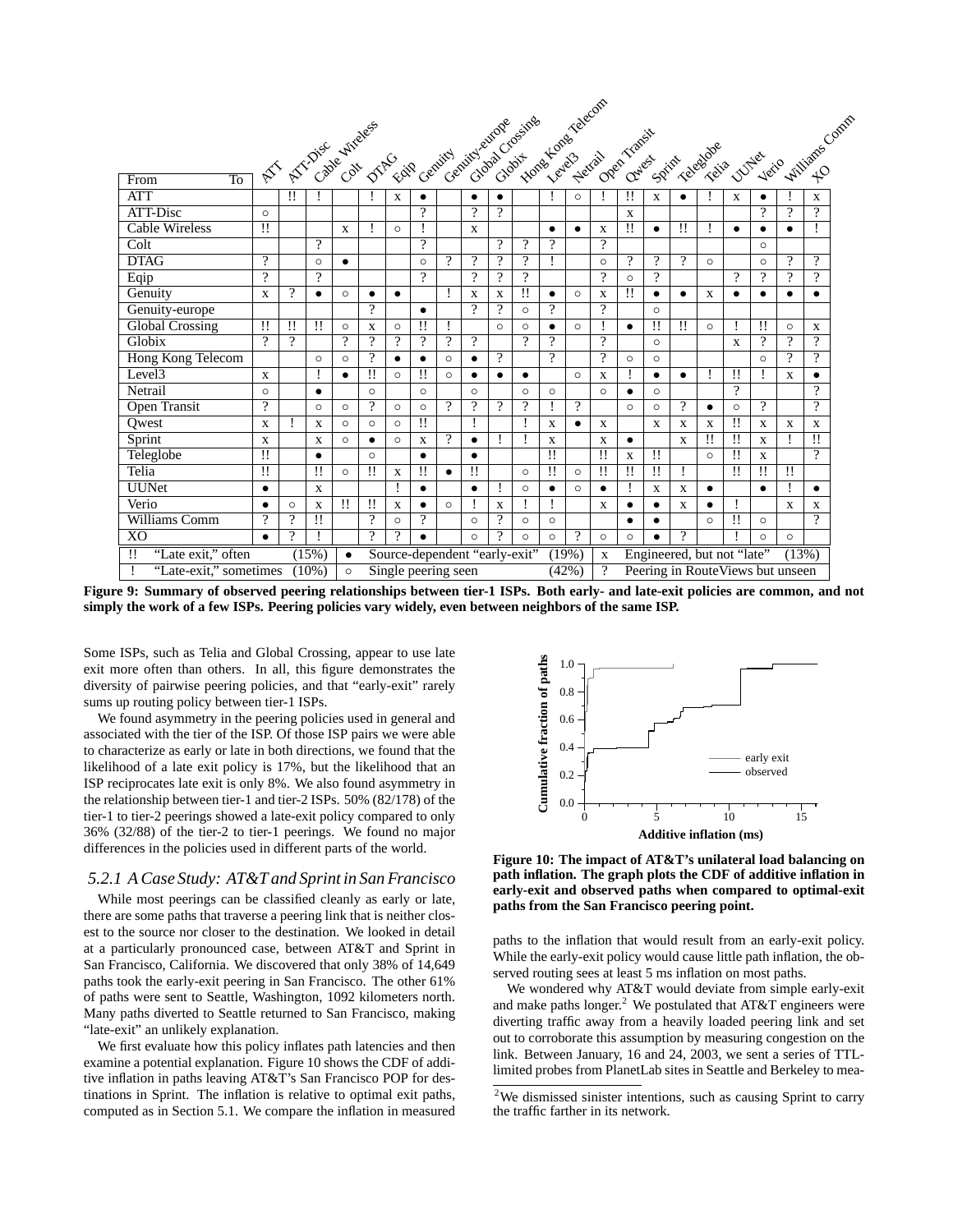

**Figure 11: The median delay on the San Francisco peering between AT&T and Sprint with 4 hour averaging. The vertical bars represent midnight on each day.**

sure the queueing delay at both Seattle and San Francisco peering links. The probes were sent in triplets, every 50 seconds to avoid synchronization with a router's periodic maintenance tasks (usually 60 seconds [23]). These probes were meant to expire at the two routers immediately before the link and at the router immediately after the link. To guard against routing changes, we verified that the responses to each probe came from the same router and the return TTL was consistent. For a given link, variation in RTT to the remote end without variation in RTT to the near end represents queuing delay variation and is hence an indication of load.

We observed no queueing delay variation on the links before both peering links and on the Seattle peering link. The San Francisco peering link, however, appeared loaded. Figure 11 shows the measured queueing delay at the link, with each dot representing the median delay over a four hour period.<sup>3</sup> The vertical bars correspond to midnight, Pacific time, on each day. That the measured queueing delay decreases almost every night strongly suggests that we are measuring a quantity dependent on the load at the link. (This variation implies that ICMP generation delay at the router is not a factor, consistent with [14].) The third day in the trace was a Saturday; interestingly, the load increased on Saturday and Sunday nights. Our measurement point failed on the fifth day, removing some Monday morning data points.

In this paper, we use path inflation to infer the presence and character of engineering in the network. In this case study, we found that the seemingly abysmal routing policy of sending traffic to Seattle was instead a result of trying to avoid a congested peering link. Of course, the ideal solution is to add capacity or at least to load balance traffic in a topology-sensitive manner to prevent inflation. Topology-sensitive load balancing is difficult in BGP, which we discuss in Section 7.

#### **5.3 Impact of Peering Policies**

We next consider the path inflation of alternate peering policies. We focus first on early- and late-exit policies, then compare to a latency-optimized policy.

#### *5.3.1 Early- vs. Late-Exit*

We found that there is little difference in latency between the early and late exit routing strategies. Figure 12 shows the CDF of inflation caused by early- and late-exit policies from Qwest to Genuity. Qwest implements a late-exit policy towards Genuity, but in terms of path latency, early would have been just as good. This is not surprising, because the paths taken by late-exit are usually just the reverse of paths taken by early-exit. Although these policies differ for practical purposes, for the rest of this paper, we analyze peering policies using early-exit as representative of both early and late exit.



**Figure 12: The inflation caused due to early- and late-exit policies when going from Qwest to Genuity.**



**Figure 13: The path inflation due to** *early-exit* **compared to optimal exit.**

#### *5.3.2 Early- vs. Optimal-Exit*

Figure 13 compares the inflation caused by using early-exit routing relative to an ideal, optimal exit policy. ISP pairs with only one peering point in the traces have been excluded. The left graph shows the CDF of additive inflation for early relative to ideal. Over 30% of the paths experience inflation, and the top 5% of the paths suffer an inflation of more than 12 ms. The graph on the right shows the inflation as a function of the latency of the optimal exit path. It shows that paths between cities close to each other can be highly inflated, compared to the small distance between them. Unlike previous graphs, the additive inflation does not increase with the latency of the optimal path. At the right end of the graph, many paths face a choice between two, closely located, trans-continental links. We did not observe any significant dependence of our results on the size of ISPs.

In summary, our results show that peering policies often cause path inflation, and these policies sometimes lead to highly inflated paths. This means that they consume more network resources, probably for both ISPs, than an optimal exit policy.

#### *5.3.3 More Peering Points vs. Optimal-Exit*

We next consider adding additional peering points between ISPs. The intent is to determine whether an "optimal exit" policy might have the same effect as adding peering points. We focus on the topology of Sprint and AT&T, though similar results were obtained using other US ISP pairs. We found 11 peering points between Sprint and AT&T spread all over the country. To compare optimaland early-exit path inflation on topologies with fewer peering points, we repeat our inflation analysis over topologies with randomly chosen subsets of these 11 peering links, averaging over 10 topologies for each degree of peering.

Figure 14 shows the results of the experiment. It plots the median and the 95th percentile of additive inflation over the latency

 $3$ With an OC-3 link (155 Mbps), a 0.5 ms median queueing delay implies a median queue size of roughly 20 packets.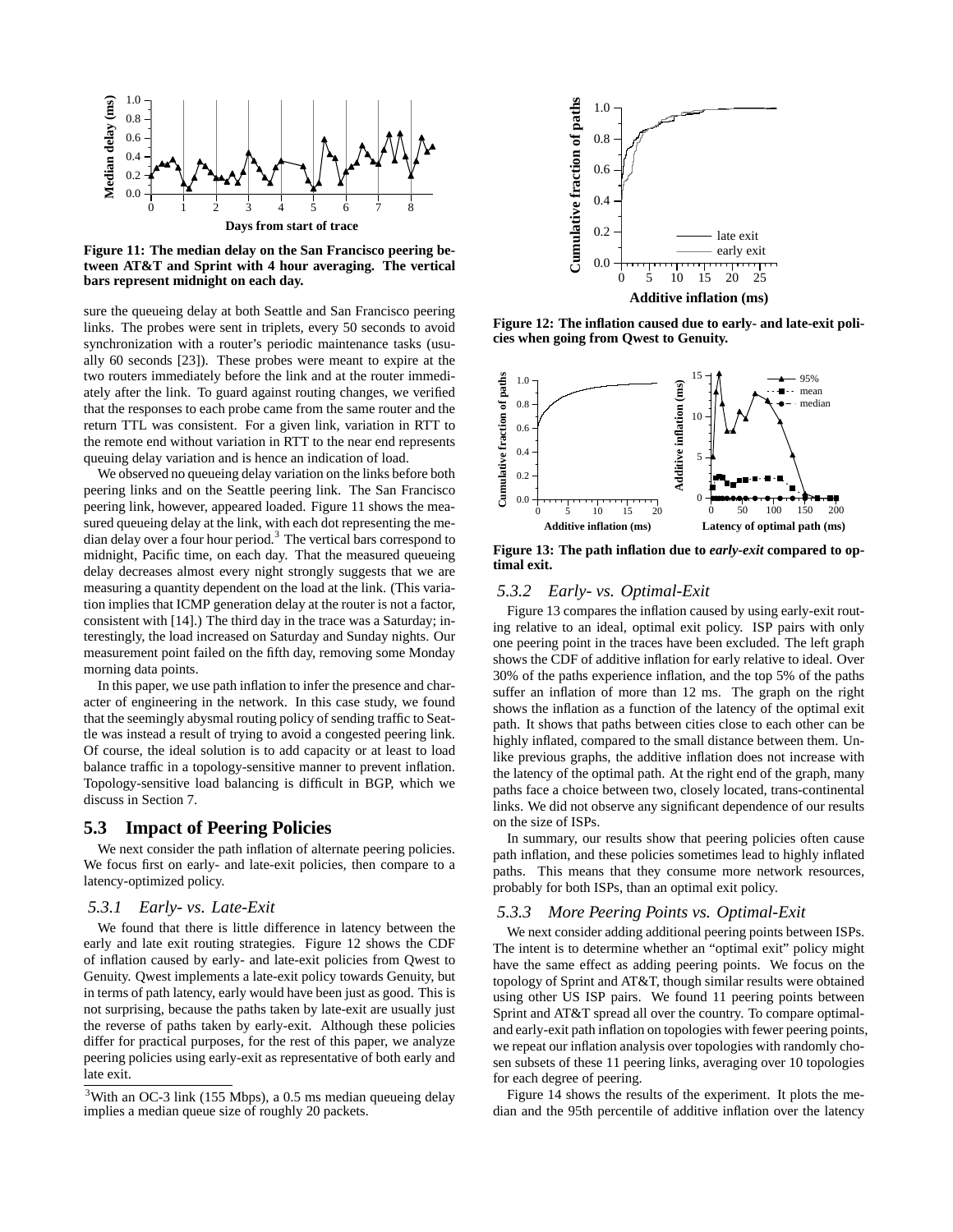

**Figure 14: The variation of additive inflation with the number of peering points between Sprint and AT&T. Additive inflation is measured with respect to the latency of a hypothetical direct link between the source and the destination cities.**

of a hypothetical direct link between the source and the destination cities. With just two or three peering points, the inflation is high, as all traffic is constrained to traverse these cities. The inflation decreases quickly as the number of peering points increases.

There is a 3 ms gap between the 95th percentiles of optimal- and early-exit routes. Somewhat surprisingly, the performance difference between early-exit and optimal-exit peering policies does not decrease with more peering points. That is, an optimal-exit peering policy continues to offer lower latency paths. This graph can also be read horizontally to show that the latency reduction offered by more peering points can instead be achieved using optimal-exit.

#### **6. INTER-DOMAIN FACTORS**

In this section, we describe the path inflation along paths that traverse multiple ISPs. ISPs choose which other ISPs to connect with; these organizational relationships form the AS-graph that defines the paths that exist in the network. Over this topology, ISPs make routing policy decisions that determine which paths are taken. This path selection is constrained by business relationships that may forbid good paths that exist in the topology. In this section, we want to determine whether it is the topology, the protocol, or the policies that create the inter-domain path inflation in Figure 1.

To estimate the path inflation contributed by inter-domain topology and policies, we construct an abstract graph where nodes represent POPs and edges represent both the early-exit paths between ISPs from Section 5 and the least-weight paths between POPs in the same ISP from Section 4. In this section, we compute shortest paths over this graph, first minimizing latency to show the effect of topology, then minimizing AS-hops to compare policies. We ensure that these shortest paths respect intra-domain and peering policies by using the intra-domain edge only at the end of the path. (Otherwise, optimal exit could be synthesized by composing intra-domain edges in the middle of the path.) There are 100,799 edges connecting 2,084 nodes in this graph. In synthesizing paths between POPs in this section, we do not filter out node pairs that were not observed in the traces, which may bias our results towards estimating more path inflation than actually exists. In addition, with more ISPs in a path, the mean distance between city pairs is increased, implying that caution is reasonable in comparing the quantitative results in this section to the results in earlier sections. However, our results are consistent with previous studies of measured path inflation [26, 32].



**Figure 15: Path inflation due to inter-domain topology relative to a hypothetical direct link. Each ISP chooses a lowest-latency path to reach destinations. The peering policy line represents the inflation caused by the factors in Sections 4 and 5.**

#### **6.1 Impact of AS-graph**

In this subsection, we measure the inflation of the lowest latency, intra-domain, and peering policy compliant path between POPs in different ISPs. In later subsections, we will constrain inter-domain path selection using common policies that do not minimize latency.

If the AS-level topology of the Internet was sparse, we would expect that paths might cross several ISPs to reach their destination, perhaps contributing significant path inflation. However, AS-paths through the Internet are generally short [16], and the subset of the network we study consists of tier-1 and well-connected tier-2 ISPs. As a result, we expect inter-domain topology to contribute only modest path inflation.

In Figure 15, we show the path inflation experienced along the lowest-latency AS path between any two POPs in the network. This represents the inflation when each ISP chooses the best (in terms of latency) next-hop AS without changing intra-domain routing or peering policy. On the same graph, we also plot the inflation between POPs in adjacent ISPs from Section 5.3. Although different samples of POP pairs are used for the two lines, and so should not be compared directly, crossing multiple ISPs does not appear to contribute significant additional path inflation.

#### **6.2 Impact of Inter-domain Routing Policy**

We now consider how well inter-domain routing policy chooses paths using this topology. There are two fundamental policies used by ISPs that represent common business arrangements [12, 13]:

- No-valley Peers<sup>4</sup> and customers do not generally provide transit (carry traffic to other peers). Without paying customers, there is no incentive for an ISP to carry traffic.
- **Prefer-customer** Paths through customers are preferred to those through peers, which are in turn preferred to those via providers. Paths through customers generally represent income; through providers, an expense; and through peers, no (or little) cost.

These rules have the potential to create path inflation, because they prohibit paths that exist in the topology from being used. We inferred the (provider-customer and peer-peer) relationships between ISPs using Gao's analysis [12]. We then simulate these policies in path selection over the topology; each ISP chooses and propagates legal no-valley paths, using the prefer-customer rule before breaking ties by shortest AS path, then lowest intra-domain cost. Among paths that conform to no-valley and prefer-customer policies, paths that traverse the fewest ISPs (shortest AS-path length) are usually

<sup>&</sup>lt;sup>4</sup>The term *peer* is overloaded. Following common practice, in previous sections, we use it to denote an interconnection between ISPs, and here we use it to represent a commercial relationship between comparably-sized ISPs that exchange traffic without payment.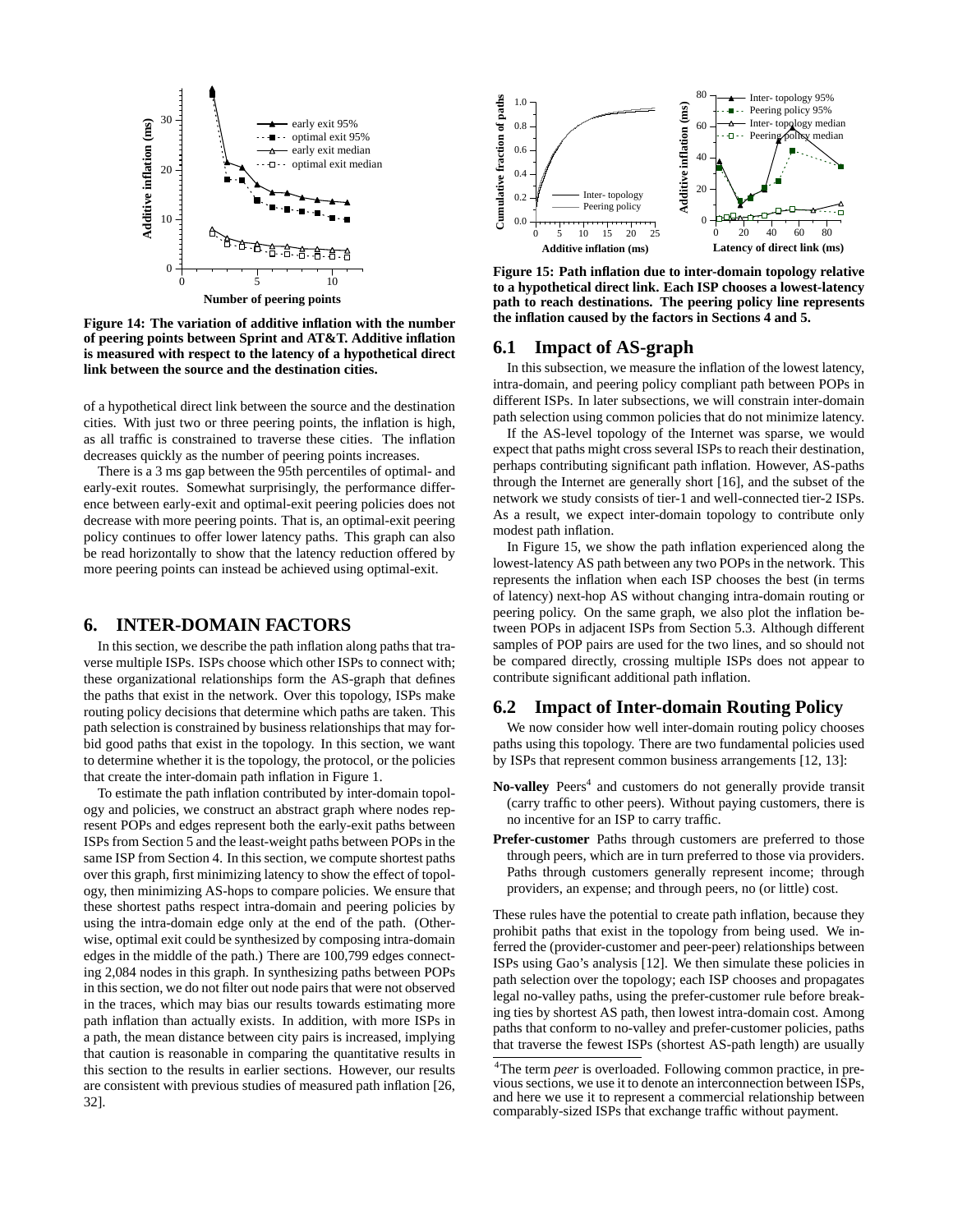

**Figure 16: Path inflation due to common AS policies. With the latency of the lowest-latency path as a reference (the** x**-axis), we show the inflation when choosing shortest AS paths (SP), then choosing only valley-free paths (NV), then additionally preferring customer (PC) routes. At right, only the no-valley, prefercustomer inflation is shown; the other lines are similar.**

chosen. As in current inter-domain routing, the latency of the path is not considered directly.

In Figure 16, we show the inflation caused by prefer-customer and no-valley policies, relative to the lowest-latency path characterized in Figure 15. Each of the series is quite similar because most of the inflation is caused simply by choosing the shortest AS path. The no-valley line on the CDF shows slightly less inflation – the rule prevents some bad paths – while adding prefer-customer chooses slightly more inflated paths. These differences do not appear to be significant; the graph primarily shows the inflation that results from shortest AS path routing. These results are consistent with the findings of Tangmunarunkit *et al.* [32], who evaluate these policies based on router hop counts. At right, we show that it is the long paths that are made longer. Unlike intra-domain paths shown in Figure 5, shortest AS paths do not minimize latency.

In summary, we find that inter-domain routing in the current Internet has a significant impact on path inflation with more than half of the paths being longer than the shortest path. However, policies such as no-valley and prefer-customer arising out of commercial concerns are not a contributing factor. Instead, most of the inflation comes from using shortest AS-path as the distance metric.

#### **7. SUMMARY**

Figure 17 shows the cumulative impact of all six factors on path inflation, computed with reference to a direct hypothetical link between the source and the destination. The inflation caused by a particular factor alone can be isolated by subtracting its inflation from the previous factor. The two biggest factors are inter-domain and peering policy. Interestingly, the median inflation caused by inter-domain policy  $(6.9-3.0 = 3.9 \text{ ms})$  is much more than the median inflation caused by intra-domain topology, which represents physical link constraints.

We argue that the observed inflation in paths due to peering and inter-domain policies is not the result of desired routing patterns but signifies a lack of good tools for ISPs to find better paths. Our results in Section 4.3 suggest that ISPs optimize their own paths for latency, as long as it does not cause congestion. In Section 5.2, we demonstrated widespread cooperation among ISPs to engineer better paths. Putting these results together, we argue that the given the right set of tools, ISPs would use them to reduce both congestion and path inflation.

At both the peering and inter-domain levels, there is an absence of mechanisms in BGP to enable better path selection. For the former, there is no convenient way to do optimal exit routing or topology-sensitive load-balancing across peering links. BGP MEDs

|              |                 | <b>Median</b>    | Mean              | 95%               |
|--------------|-----------------|------------------|-------------------|-------------------|
| Intra-domain | Topology        | $1.0 \text{ ms}$ | $2.4 \text{ ms}$  | $8.4 \text{ ms}$  |
|              | Policy          | $1.4 \text{ ms}$ | $3.2 \text{ ms}$  | $11.5 \text{ ms}$ |
| Peering      | <b>Topology</b> | $2.0 \text{ ms}$ | $5.0 \text{ ms}$  | $17.7 \text{ ms}$ |
|              | Policy          | $3.0$ ms         | $6.5 \text{ ms}$  | $24.5$ ms         |
| Inter-domain | Topology        | $3.0$ ms         | $7.3 \text{ ms}$  | 34.1 ms           |
|              | Policy          | $6.9 \text{ ms}$ | $13.9 \text{ ms}$ | $60.3$ ms         |

**Figure 17: Cumulative path inflation caused by each of the six factors, computed with reference to a hypothetical direct link.**

are designed to assist in the selection of peering links; downstream ISPs propagate their preference for which link to use to the upstream ISP. The upstream ISP, however, has no semantically meaningful way to combine these preferences with their internal shortestpath lengths. One must either ignore MEDs (early-exit) or listen to them (late-exit).

Similarly, BGP does not propagate enough information to enable an informed AS path selection, and as a result, ISPs often use minimum AS-hop count paths. We showed in Section 6.2 that paths with minimum AS-hop count are often longer than needed. In practice, operators try to tune performance when the defaults are unacceptably bad. Even then, this involves cumbersome manual configuration, which is error-prone [19] and may be sub-optimal, as in the case of AT&T's San Francisco peering with Sprint.

We believe path selection can be significantly improved if effective mechanisms to achieve these goals were added to BGP. One possible mechanism would append geographic coordinates to route advertisements. These coordinates would denote where a route enters and exits each ISP in the path without publishing details of the topology of an ISP. Our measurements indicate that geography is a good indicator of latency for paths that lie within most ISPs. The upstream ISP could then choose AS paths and peering links to minimize latency and use location-sensitive load balancing for congested peering links.

#### **8. RELATED WORK**

Our work draws on and benefits from three separate lines of work – topology collection and analysis, policy inference, and studies of the impact of routing policies.

Various researchers have collected and analyzed Internet topology at different granularities, such as router-level [15, 7, 27] and AS-level [9, 6]. We use the techniques of router-level topology collection (traceroute) and router name-to-location mapping [27, 22] to collect POP-level topologies of 65 major ISPs and their interconnections. Extending previous work that studied topology properties, such as degree distribution [9, 35, 5] and resilience [35], we study how topology impacts path inflation.

Inference of routing policy to date has been limited to the interdomain case [12, 29]. We add two key missing pieces to routing policy inference work: inference of intra-domain traffic engineering and inference of peering policy between a pair of ISPs.

Starting with the Detour project [26], much attention has been given to the impact of inter-domain routing policies on performance. Detour showed that there exist paths in the Internet that are better than those being used. While it measured the end-to-end impact of routing policies, we infer the topology and routing policies at various levels and use those results to isolate the effect of each level of routing on end-to-end performance.

Subramanian *et al.* [30] use geographic distances to study the "circuitousness" of network paths using a dataset of fifteen sources and six thousand destinations. Through analysis of the relative distance traveled in the upstream versus the downstream ISP, they hint